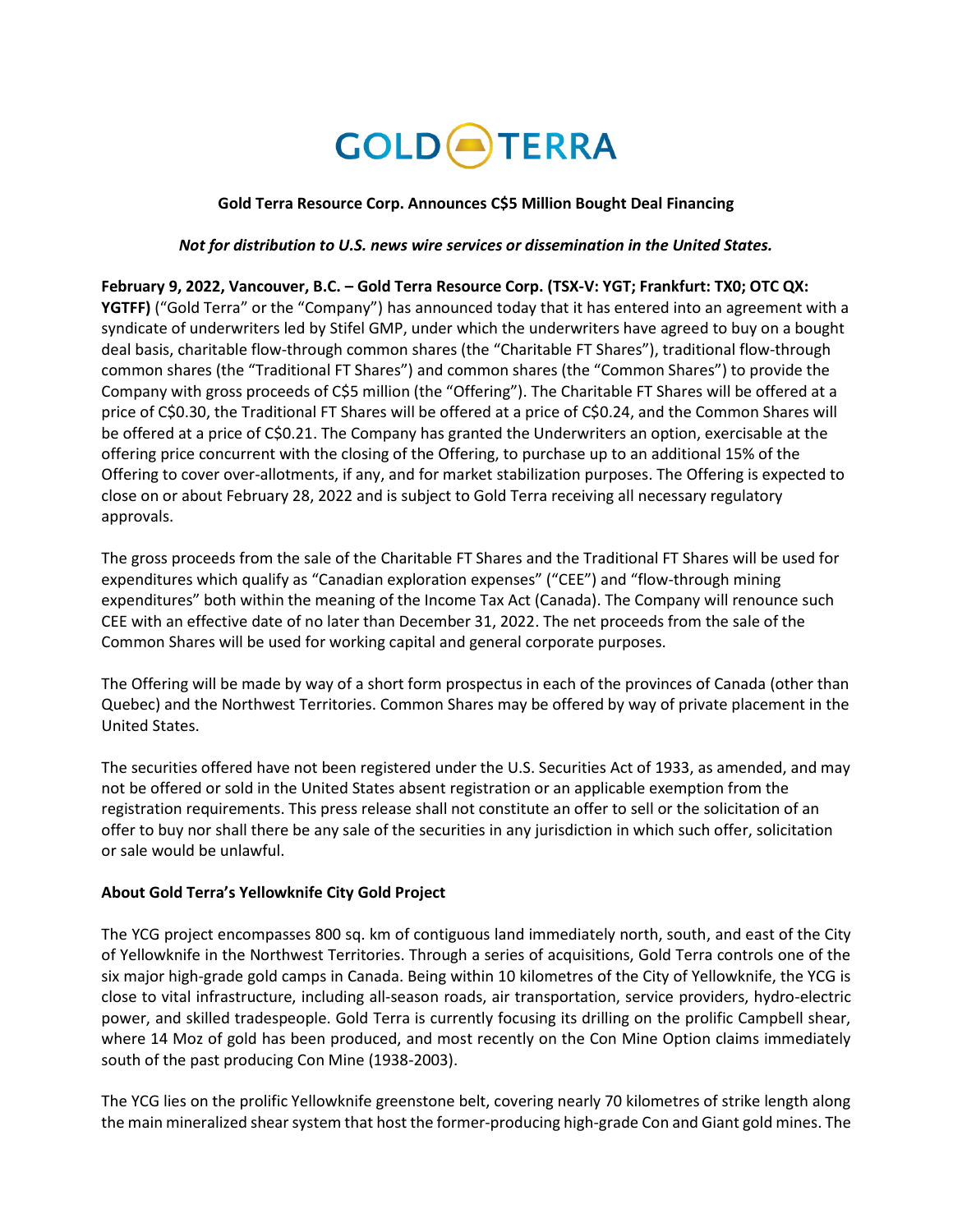Company's exploration programs have successfully identified significant zones of gold mineralization and multiple targets that remain to be tested which reinforces the Company's objective of re-establishing Yellowknife as one of the premier gold mining districts in Canada.

Visit our website at www.goldterracorp.com.

**For more information, please contact:** Gerald Panneton, Chairman and CEO gpanneton@goldterracorp.com

Mara Strazdins, Manager of Investor Relations Phone: 1-778-897-1590 | 604-689-1749 ext 102 Strazdins@goldterracorp.com

*Neither the TSX Venture Exchange nor its Regulation Services Provider (as that term is defined in the policies of the TSX Venture Exchange) accepts responsibility for the adequacy or accuracy of this release.*

## **Cautionary Note Regarding Forward-Looking Information**

Certain statements made and information contained in this news release constitute "forward-looking information" within the meaning of applicable securities legislation ("**forward-looking information**"). Generally, this forward-looking information can, but not always, be identified by use of forward-looking terminology such as "plans", "expects" or "does not expect", "is expected", "budget", "scheduled", "estimates", "forecasts", "intends", "anticipates" or "does not anticipate", or "believes", or variations of such words and phrases or statements that certain actions, events, conditions or results "will", "may", "could", "would", "might" or "will be taken", "occur" or "be achieved" or the negative connotations thereof.

All statements other than statements of historical fact may be forward-looking information. Forwardlooking information is necessarily based on estimates and assumptions that are inherently subject to known and unknown risks, uncertainties and other factors that may cause the actual results, level of activity, performance, or achievements of the Company to be materially different from those expressed or implied by such forward-looking information. In particular, this news release contains forward-looking information regarding the expected date of closing of the Offering, the use of proceeds of the Offering, including the renunciation of CEE, and the Company's objective of re-establishing Yellowknife as one of the premier gold mining districts in Canada.

There can be no assurance that such statements will prove to be accurate, as the Company's actual results and future events could differ materially from those anticipated in this forward-looking information as a result of the factors discussed in the "Risk Factors" section in the Company's most recent MD&A and annual information form available under the Company's profile at www.sedar.com.

Although the Company has attempted to identify important factors that would cause actual results to differ materially from those contained in forward-looking information, there may be other factors that cause results not to be as anticipated, estimated or intended. The forward-looking information contained in this news release is based on information available to the Company as of the date of this news release. There can be no assurance that such statements will prove to be accurate, as actual results and future events could differ materially from those anticipated in such statements. All of the forward-looking information contained in this news release is qualified by these cautionary statements. Readers are cautioned not to place undue reliance on forward-looking information due to the inherent uncertainty thereof. Except as